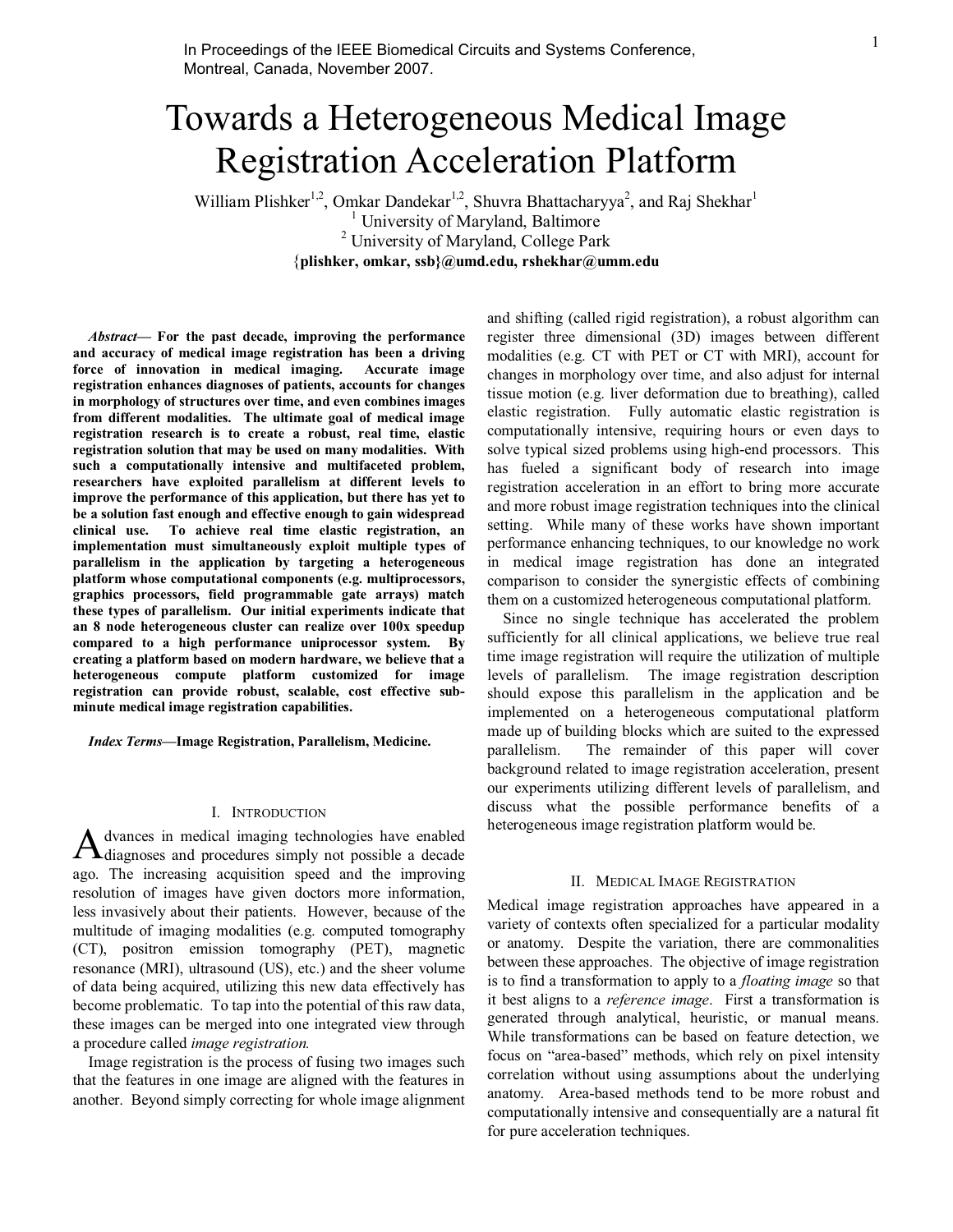A transformation is often described as a deformation field, in which all parts of the floating image space have a specific deformation. Construction of the deformation field can start from a just few parameters in the case of rigid registration or from a set of "control points" which capture the nonuniformity of elastic registration. The final transformation contains the information necessary to deform all of the voxels (3D pixels) in the floating image.

Once a transformation is constructed, it is applied to the floating image. This transformed image can be compared to the reference image using a variety of *similarity* metrics, such as the sum of intensity differences or mutual information. For iterative approaches, the similarity value is returned to the procedure which created the transformation so that it may guide it towards successively better solutions. Problem parameters may strategically change while running to improve run time and accuracy (e.g. rigid registration may be run before elastic registration or the control point grid resolution may change such that a coarse elastic registration occurs before a fine grained one).

### III. EXPLOITING MULTIPLE FORMS OF PARALLELISM

While image registration is a computationally intensive problem, it can be readily accelerated by exploiting parallelism. We chose to implement a few of the more popular techniques for a well known gradient descent algorithm [1] on different architectures that could be used in a future heterogeneous platform.

For the highest level of parallelism, we used the Message Passing Interface (MPI) [2], which is a popular standard for explicitly parallelizing code on multiprocessor systems. Threads have local memory that can be readily implemented on distributed memory platforms such as clusters. Using MPI, we distributed the gradient computation equally across nodes in a small cluster similar to [3]. This distribution is possible by virtue of the fact that each finite difference calculation for each control point is independent and requires only the neighboring voxels and control points to calculate.

To parallelize the transformation step at the voxel level, we used a graphics processor (GPU), which is an array of processing elements customized for pixel processing. The increasing programmability of GPUs have opened them up for many other applications including image registration [4]. High level languages are emerging to aid the task of programming GPUs and in this work we utilized Brook [5]. We used Brook to describe the rigid transformation of the floating image space into the reference image space as a streaming operation to be applied to each voxel. As an independent streaming operation, the task could be efficiently distributed across the processing elements of the GPU.

For the lowest level of parallelism, we employed a hardware description language (HDL) [6]. With HDLs the final implementation is not destined for a processor, so designers layout their application structurally, exposing interfaces and cycle-by-cycle control. We utilize a field programmable gate array (FPGA) to accelerate the voxel

processing of the elastic transformation and the similarity calculation [7]. The independence of tasks allows for many memory accesses, operations, and IO to be performed in the same clock cycle.

Since these acceleration techniques are independent of each other and implemented on different types of platforms, a heterogeneous computational platform that supported all of these approaches would create a powerful new image registration engine. Orthogonal acceleration techniques such as the FPGA and MPI techniques we employ, can provide multiplicative speedup effects. In the following section we attempt to quantify what speedups can be expected.

# IV. EXPERIMENT RESULTS

To support our claims on the potential synergy in combining levels of parallelism, we have accelerated a widely used image registration algorithm on computational building blocks likely to make up a future heterogeneous image registration platform: FPGAs, multiple CPUs, and GPUs. While it is possible to extract performance numbers from previous authors' works, we come as close a possible to simulating realizable performance potential by incorporating each of the acceleration techniques in the same code base.

The base algorithm was the gradient descent method described by Reuckert et al. [1] using mutual information, which is effective for multimodal registration. Using this single code base, acceleration techniques were incorporated that were wrapped by preprocessing directives. Therefore, at compile time the software could be targeted for a specific parallel platform: an FPGA accelerated PC, a cluster of PCs using varying numbers of nodes, or a GPU accelerated PC. The PC cluster and the uniprocessor results were generated on a 3GHz Intel Xeon. The FPGA accelerator was a PCI board (Tsunami, SBS Technologies, Albuquerque, NM) with an Altera Stratix EP1S40 FPGA and two on-board 512 MB SDRAMs for storing the reference and floating images, which were accessed via a 32-bit bus. The GPU tested was the NVIDIA Quadro FX 1400.

The implementations were tested with five pairs of clinically gathered PET and CT images of the torso. Each of the five cases was visibly misaligned and some had nonoverlapping regions. Each image was resampled to be 128×128×128 such that the voxels were roughly isotropic. First a rigid registration of the two images was done followed by elastic registration performed with a deformation field represented by a 9×9×9 control point grid. The gradient step size was based on linear feedback and the algorithm stopped when no improvement could be found at a specified minimum step size. The results of each registration were visually inspected as well and in each case improvement was seen.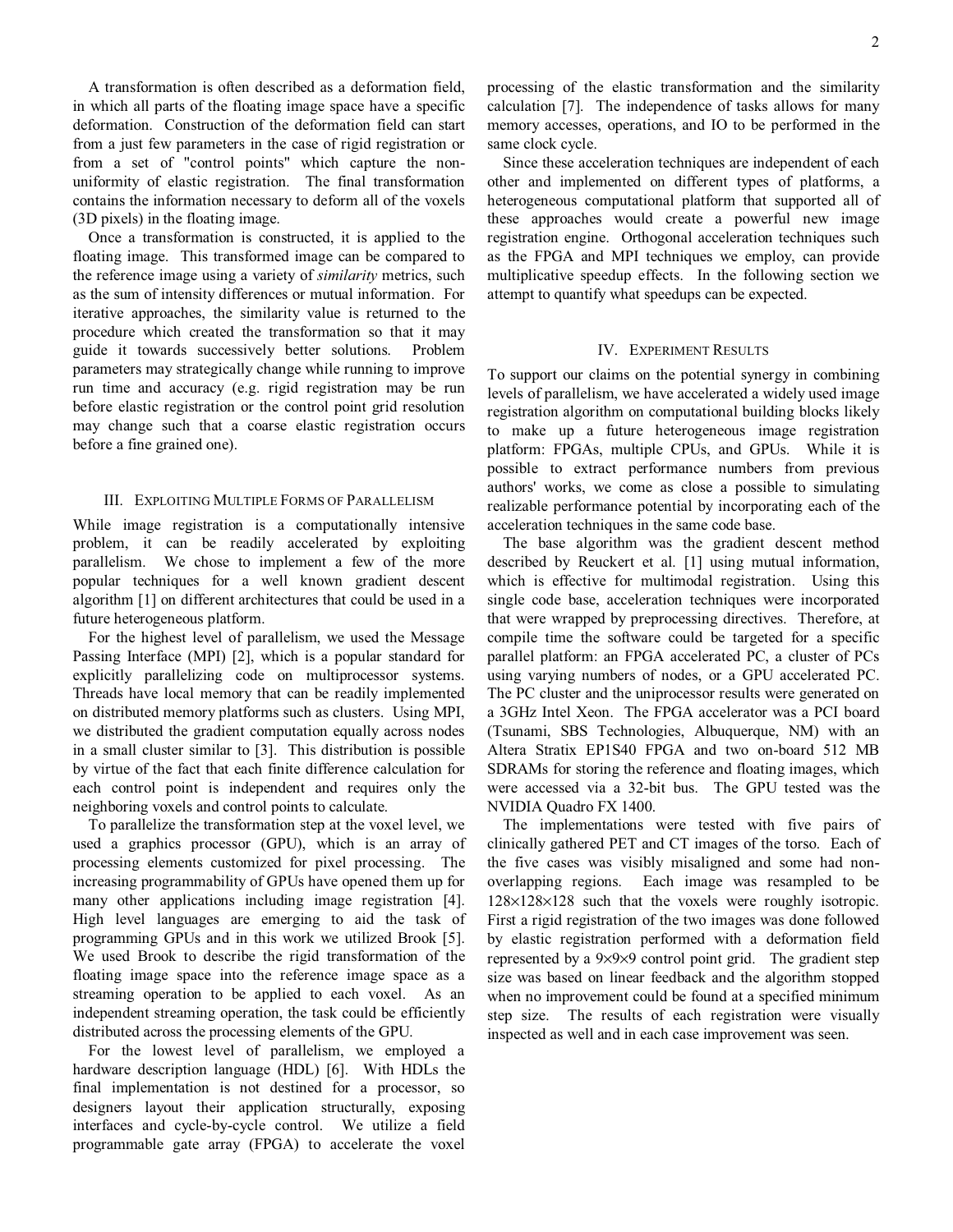

**Fig. 1.** Optimization traces of one case of registration.

Each platform was run with these identical set of parameters, which produced optimization traces such as the example shown in Fig. 1. Each line represents the execution of a different implementation of the image registration algorithm, and the right most line represents the base case of a uniprocessor implementation. Points on the line represent the similarity between the two images with the best known transformation at that time. As expected, the speedups of the cluster implementations were near-linear with respect to the number of processors. The FPGA arrives at the result the fastest, but because of a difference in the precision of the datapath instantiated, it takes a slightly different path to the final transformation.

The final speedups are shown in the log graph in Fig. 2. By imagining a heterogeneous compute cluster with an implementation that takes advantage of both of these kinds of parallelism (see Fig. 3), we have also extrapolated the potential speedup of combining these two approaches. Since the two types of parallelism being exploited are on separate levels, this is a multiplicative speedup. Note that while the software speedup is relatively constant, the FPGA's different path through the optimization space leads to varying degrees



**Fig. 3.** An image registration implementation on a heterogeneous computational platform.



**Fig. 2.** Final speedups from acceleration techniques.

of acceleration. Each iteration step is consistently processed faster than software, but for some cases it requires more steps to arrive at the final solution.

We utilized a GPU for the rigid registration transformation step, producing a 3x rigid registration speedup over a uniprocessor only implementation. Since our GPU implementation currently accelerates rigid registration only, its effect on the overall elastic registration is limited, but with a more powerful GPU and integration into elastic registration, we believe it will be an important addition to a future platform. While it utilizes some of the same parallelism as an FPGA, kernels offloaded to it would make more room for other tasks on the FPGA, thus permitting synergistic effects between the two.

# V. RELATED WORK

Utilization of parallelism is the most common form of general application performance improvement. As there are variety of parallel platforms offering acceleration opportunities, researchers have identified and exploited different kinds of parallelism in existing algorithms. We discuss some of these approaches by using our own categorization of parallelism specifically designed for image registration.

*Optimization level parallelism* represents those parts of an algorithm that can run in parallel given the basic unit is an iteration of the image registration routine such as gradient decent invocations from different starting points [3] or with a distributed genetic algorithm [8]. *Volume level parallelism* is a generalization of optimization level parallelism where the computational units operate on entire volumes like computing a multidimensional gradient on whole image volumes [3]. In medical image registration *subvolume level parallelism* is perhaps the most popular kind of parallelism to exploit, where an application is parallelized by dividing the volume level work into smaller subvolumes that are later recombined to produce the final solution. [3, 9-16]. *Voxel level parallelism* describes parallelism in terms of single voxels, which is a good match to GPUs [4] and with threads using a workpile [17]